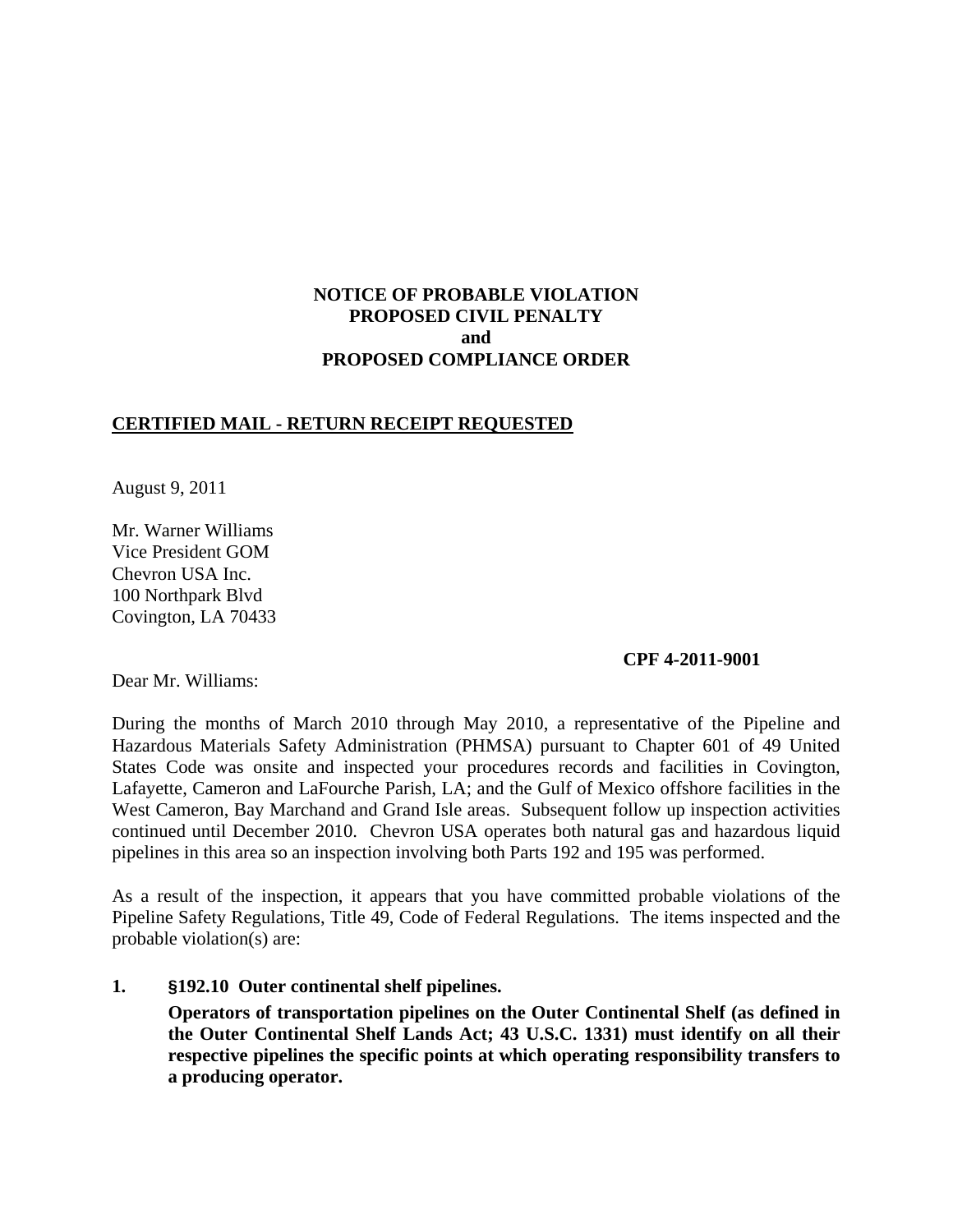**§195.9 Outer continental shelf pipelines.**

**Operators of transportation pipelines on the Outer Continental Shelf must identify on all their respective pipelines the specific points at which operating responsibility transfers to a producing operator. For those instances in which the transfer points are not identifiable by a durable marking, each operator will have until September 15, 1998 to identify the transfer points. If it is not practicable to durably mark a transfer point and the transfer point is located above water, the operator must depict the transfer point on a schematic maintained near the transfer point. If a transfer point is located subsea, the operator must identify the transfer point on a schematic which must be maintained at the nearest upstream facility and provided to PHMSA upon request. For those cases in which adjoining operators have not agreed on a transfer point by September 15, 1998 the Regional Director and the MMS Regional Supervisor will make a joint determination of the transfer point.**

Chevron USA did not identify the demarcation between production and transportation pipeline facilities in certain areas. Chevron USA did not identify where the piping changed from production to transportation on natural gas and oil transportation facilities on platforms:

- Grand Isle Block Number 37 platform R
- Bay Marchand Block Number 3 platform C&I
- Bay Marchand Block Number 3 platform K&N

When these demarcation points could not be visually located during the field portion of the inspection, PHMSA requested that Chevron USA provide the schematic that would show these demarcations and identify which piping was subject to DOT requirements and which piping was subject to DOI requirements. Chevron USA did not produce a schematic depicting the transfer point and how it was maintained at the nearest upstream facility.

**2.** §**192.13 What general requirements apply to pipelines regulated under this part? (a) No person may operate a segment of pipeline that is readied for service listed in the first column that is readied for service after the date in the second column, unless:**

> **(1) The pipeline has been designed, installed, constructed; initially inspected, and initially tested in accordance with this part; or**

> **(2) The pipeline qualifies for use under this part according to the requirements in §192.14.**

§**195.5 Conversion to service subject to this part.**

**(a) A steel pipeline previously used in service not subject to this part qualifies for use under this part if the operator prepares and follows a written procedure to accomplish the following:**

**(1) The design, construction, operation, and maintenance history of the pipeline must be reviewed, and where sufficient historical records are not available, appropriate tests must be performed to determine if the pipeline is in satisfactory condition for safe operation. If one or more of the variables are**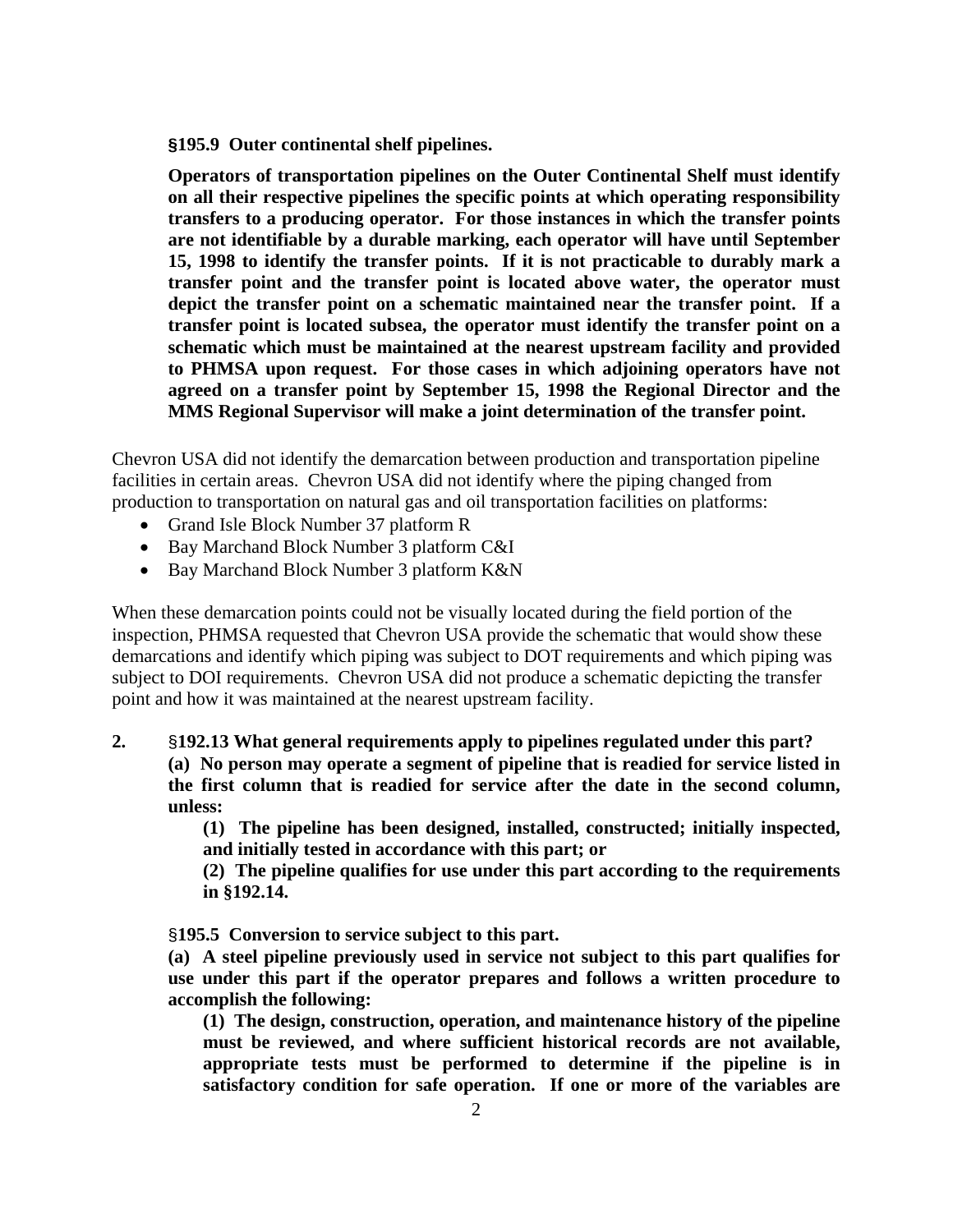**necessary to verify the design pressure under §195.106 or to perform the testing under paragraph (a) (4) of this section is unknown, the design pressure may be verified and the maximum operating pressure determine by-**

**(i) Testing the pipeline in accordance with ASME B31.8, Appendix N, to produce a stress equal to the yield strength; and**

**(ii) Applying, to not more than 80 percent of the first pressure that produces a yielding, the design factor F in §195.106(a) and the appropriate factors in §195.106(e).**

**(2) The pipeline right-of-way, all aboveground segments of the pipeline, and appropriately selected underground segments must be visually inspected for physical defects and operating conditions which reasonably could be expected to impair the strength or tightness of the pipeline.**

**(3) All known unsafe defects and conditions must be corrected in accordance with this part.**

**(4) The pipeline must be tested in accordance with the subpart E of this part to substantiate the maximum operating pressure permitted by §195.406.**

**(c) Each operator must keep for the life of the pipeline a record of the investigations, tests, repairs, replacements, and alterations made under the requirements of paragraph (a) of this section.**

Chevron USA failed to follow written conversion to service procedures and maintain records demonstrating that the applicable conversion to service requirements were implemented for certain pipelines being operated as DOT pipelines that were not previously in DOT service. Chevron USA's written operating and maintenance procedures (Chevron USA DOT Manual section 170) and 49 CFR Parts 192 and 195 require that a written plan and records regarding the conversion to service of pipelines not previously operated under 49 CFR Part 192 and 195 be developed and maintained.

Specifically, Chevron USA did not demonstrate that a written plan was followed and there were no records available regarding the conversion to service to 49 CFR Part 192 for the 6" gas line between Grand Isle 37R and Bay Marchand Block Number 3 C&I (6" Gas). Chevron began using the 6" Gas line on December 19, 2008 and it was still in service at the time of the audit. Prior to this it was operated under DOI requirements. Chevron USA did not demonstrate that the applicable conversion to service requirements were implemented or produce any conversion to service records when these materials were requested by PHMSA's inspector.

A written plan was not followed and there were no records available regarding the conversion to service to 49 CFR Part 195 for the 6 inch oil line from Bay Marchand Block Number 3 platform E to Bay Marchand Block Number 3 platform C&I (6" Oil). Chevron began using the 6" Oil line July 3, 2010. Chevron USA did not demonstrate that the applicable conversion to service requirements were implemented or produce any conversion to service records when these materials were requested by PHMSA's inspector.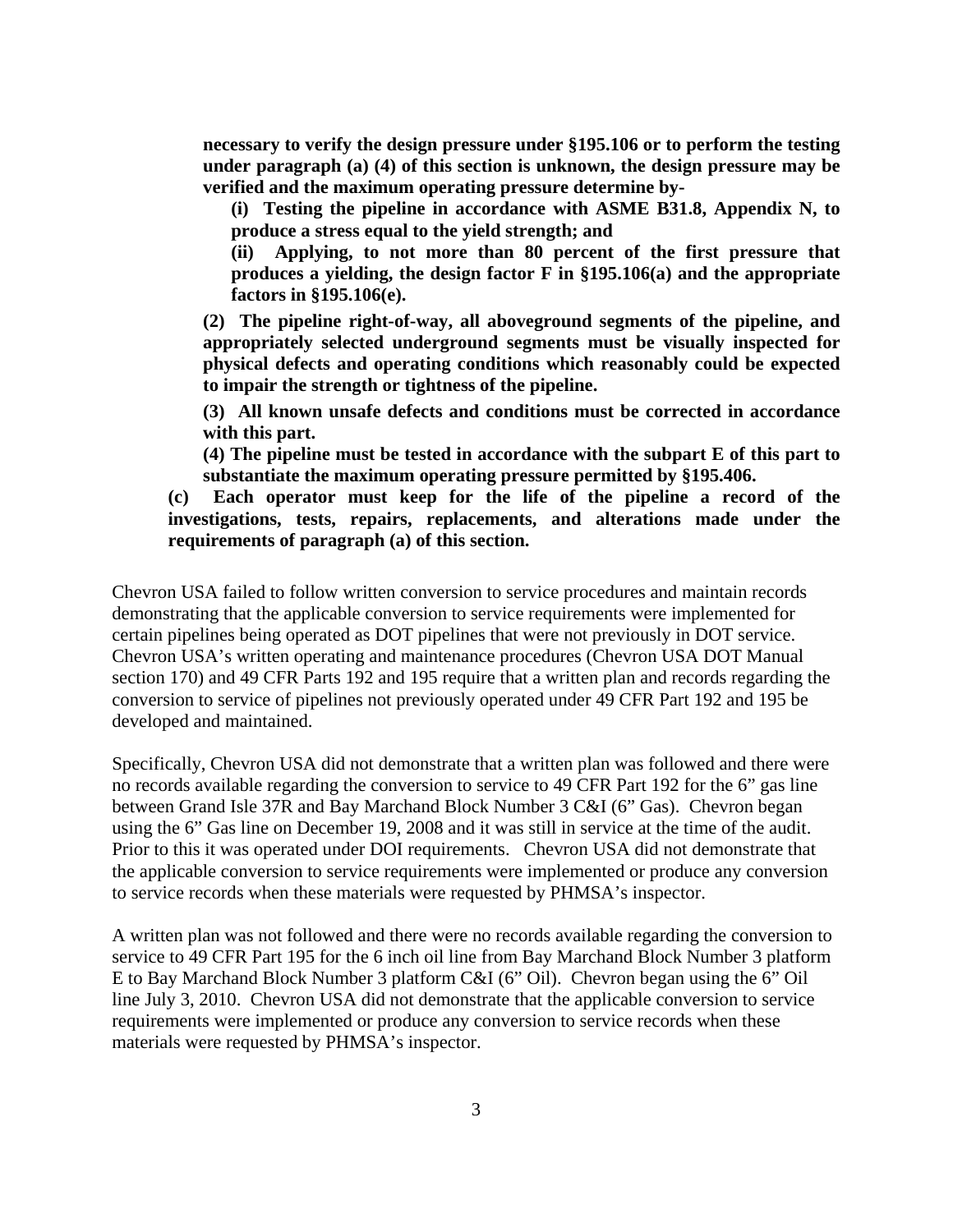One observation during the field portion that indicates that a pipeline condition survey was not completed per §195.5 is that the incoming riser at Bay Marchand Block Number 3 platform E was unsupported due to pipe supports corroding and had become unattached from the platform. This pipeline was under hydro test at the time of inspection. Subsequent to the inspection Chevron USA indicated via email dated June 14, 2010, that the riser clamp and valve support repairs at Bay Marchand Block Number 3 platform E had been completed by June 13, 2010.

### **3. §192.317 Protection from hazards.**

**(a) The operator must take all practicable steps to protect each transmission line or main from washouts, floods, unstable soil, landslides, or other hazards that may cause the pipeline to move or to sustain abnormal loads. In addition, the operator must take all practicable steps to protect offshore pipelines from damage by mud slides, water currents, hurricanes, ship anchors, and fishing operations**

**(b) Each above ground transmission line or main, not located offshore or in inland navigable water areas, must be protected from accidental damage by vehicular traffic or other similar causes, either by being placed at a safe distance from the traffic or by installing barricades.**

**(c) Pipelines, including pipe risers, on each platform located offshore or in inland navigable waters must be protected from accidental damage by vessels.** 

Chevron USA did not take steps to protect a portion of its pipeline system from hazards and potential damage. During the field portion of the inspection there was structural steel and cable debris observed to be lying on the pipeline risers at Bay Marchand Block Number 3 Platform C&I. Chevron USA indicated via email dated September 16, 2010 that the structural steel had been removed from the risers.

## **4. §192.805 Qualification Program. §195.505 Qualification Program**

**Each operator shall have and follow a written qualification program. The program shall include provisions to:**

**(a) Identify covered tasks;**

**(b) Ensure through evaluation that individuals performing covered tasks are qualified;**

**(c) Allow individuals that are not qualified pursuant to this subpart to perform a covered task if directed and observed by an individual that is qualified;**

Chevron USA did not ensure that certain covered tasks, rectifier inspections, were performed by a qualified individual. The Sabine Gas Plant rectifier was only inspected once between April 1, 2008 and February 20, 2010 by an OQ qualified individual. While it was checked by nonqualified individuals on a more frequent basis, records provided in connection with the audit indicate that this OQ qualified individual was actually only qualified to perform covered task CT04 (rectifier maintenance and repair).

The Sabine Gas Plant rectifier supplies cathodic protection current for both the 6-inch oil line and the 18-inch gas line. This device is required by both Parts 192 and 195 to be inspected six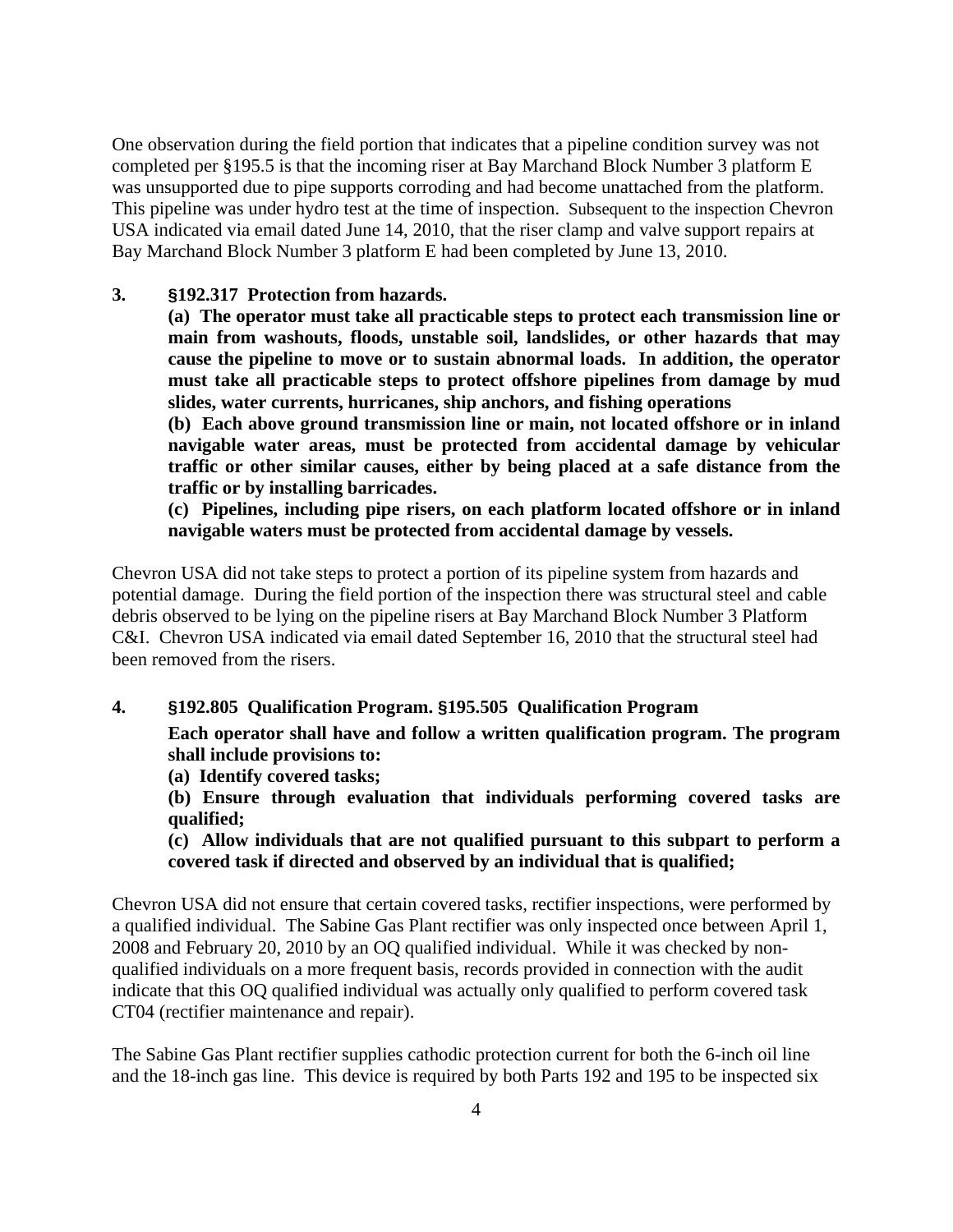times a year with intervals not exceeding 2 ½ months. Inspecting this rectifier is identified as a covered task per the regulations and Chevron USA's procedures (Task CT03). All inspections of this covered task must be performed by a qualified person.

# **5. §195.404 Maps and Records.**

**(a) Each operator shall maintain current maps and records of its pipeline systems that include at least the following information;**

- **(1) Location and identification of the following pipeline facilities;**
	- **(i) Breakout tanks;**
	- **(ii) Pump stations;**
	- **(iii) Scraper and sphere facilities;**
	- **(iv) Pipeline valves;**
	- **(v) Facilities to which §195.402(c)(9) applies;**
	- **(vi) Rights-of-way; and**
	- **(vii) Safety devices to which §195.428 applies.**

**(2) All crossings of public roads, railroads, rivers, buried utilities, and foreign pipelines.**

- **(3) The maximum operating pressure of each pipeline.**
- **(4) The diameter, grade, type, and nominal wall thickness of all pipes.**

Chevron USA was observed using a map for operations that was not up to date. A map was observed in operational use during the field portion of the inspection and a copy was requested from Chevron USA. An email response was received from Chevron USA's DOT Pipeline Specialist on June 4, 2010 stating:

"The map that you saw offshore is an old 1995 map that we do not distribute, as it is not an up-to-date, accurate depiction of the field. Unfortunately, this map has not been kept updated, and we do not have an electronic version. It is only used internally as a general reference because it is scaled. I've attached a copy of the drawing depicting the DOT/DNR pipelines in the field that I gave you during the records review. This is the drawing that I use as a reference for the Bay Marchand DOT/DNR pipelines."

The referenced diagram was used during the inspection and was a schematic that was lacking the required attributes and detail, as required per §195.404.

# **6. §192.465 External corrosion control: Monitoring.**

**(b) Each cathodic protection rectifier or other impressed current power source must be inspected six times each calendar year, but with intervals not exceeding 2 1/2 months, to insure that it is operating.**

**§195.573 What must I do to monitor external corrosion control?**

**(a) Protected pipelines. You must do the following to determine whether cathodic protection required by this subpart complies with Sec. 195.571:**

**(2) For the period in the first column, the second column prescribes the frequency**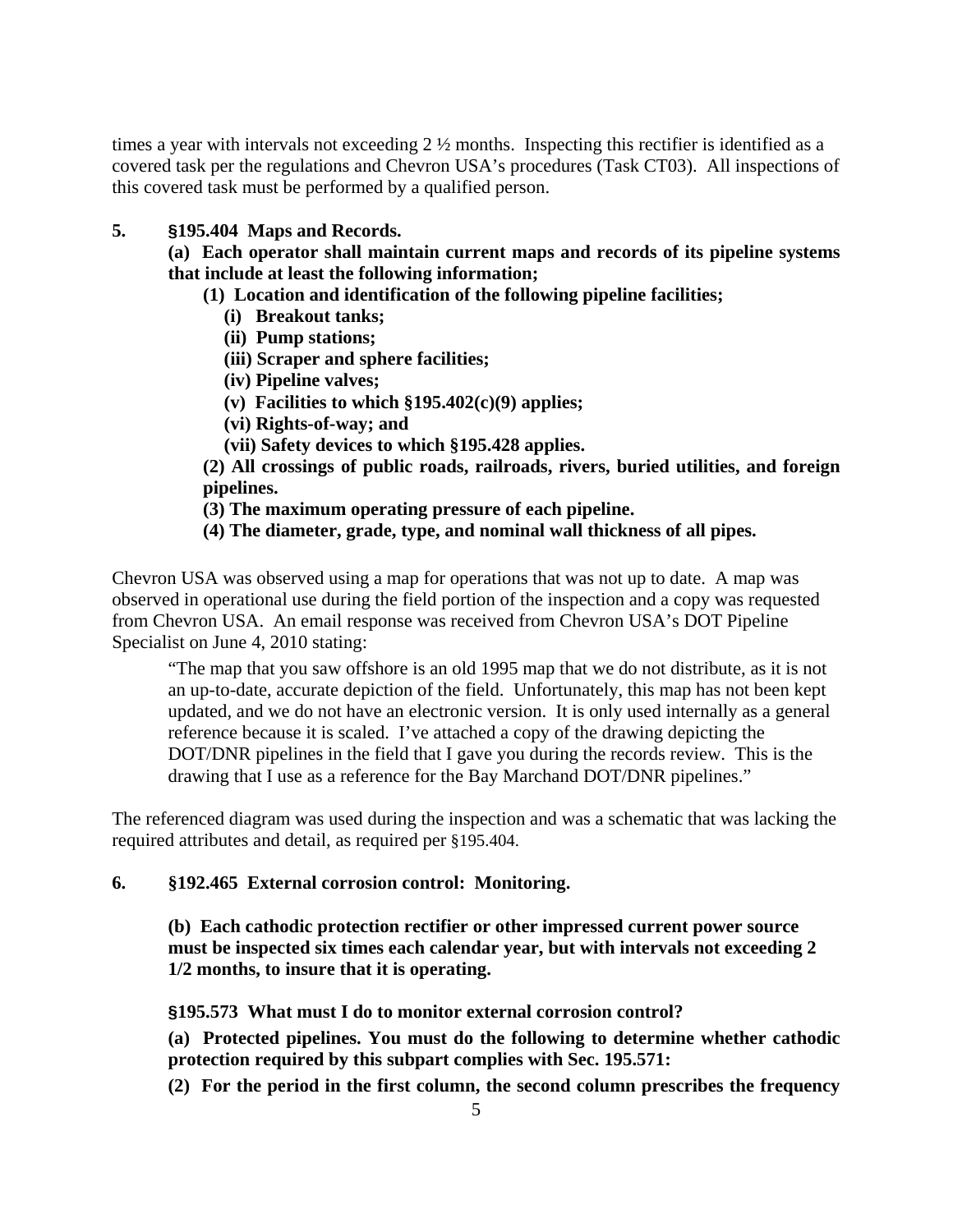**of evaluation.**

**(c) Rectifiers and other devices. You must electrically check for proper performance each device in the first column at the frequency stated in the second column.**

| Device    | <b>Check frequency</b>                         |
|-----------|------------------------------------------------|
| Rectifier | At least six times per calendar year but with  |
|           | intervals not exceeding $2\frac{1}{2}$ months. |

Chevron did not fully perform certain required rectifier inspections within the required interval. The Sabine Gas Plant rectifier supplies cathodic protection current for both the 6 inch oil line and the 18 inch gas line. This device is required by both Parts 192 and 195 to be inspected six times a year with intervals not exceeding 2 ½ months. Although documentation provided by Chevron USA indicates that readings were taken from the volt meter and ammeter dials on the rectifier on an approximately monthly or more frequent interval from July 6, 2007 to August 29, 2008 and February 14, 2009 to June 5, 2010, there was no indication that the meters on the rectifier case were ever checked for accuracy by the use of a calibrated meter. In addition, no documentation of readings between August 29, 2008 and February 14, 2009 was supplied, possibly due to hurricane Ike storm damage. The individual performing the monthly rectifier inspections is not indicated on the documentation, with the exception of a notation on the August 2008 and May 2009 reports being prepared by James Goins. As per item 4, documentation provided by Chevron USA substantiates that the Sabine Gas Plant rectifier was only checked once between April 1, 2008 and February 20, 2010 by an OQ qualified individual.

#### Proposed Civil Penalty

Under 49 United States Code, § 60122, you are subject to a civil penalty not to exceed \$100,000 for each violation for each day the violation persists up to a maximum of \$1,000,000 for any related series of violations. The Compliance Officer has reviewed the circumstances and supporting documentation involved in the above probable violation(s) and has recommended that you be preliminarily assessed a civil penalty of \$93,600 as follows:

| Item number | <b>PENALTY</b> |
|-------------|----------------|
| Item 2      | \$27,200       |
| Item 4      | \$33,200       |
| Item 6      | \$33,200       |

#### Warning Items

With respect to items 3 and 5 we have reviewed the circumstances and supporting documents involved in this case and have decided not to conduct additional enforcement action or penalty assessment proceedings at this time. We advise you to promptly correct these item(s). Be advised that failure to do so may result in Chevron USA being subject to additional enforcement action.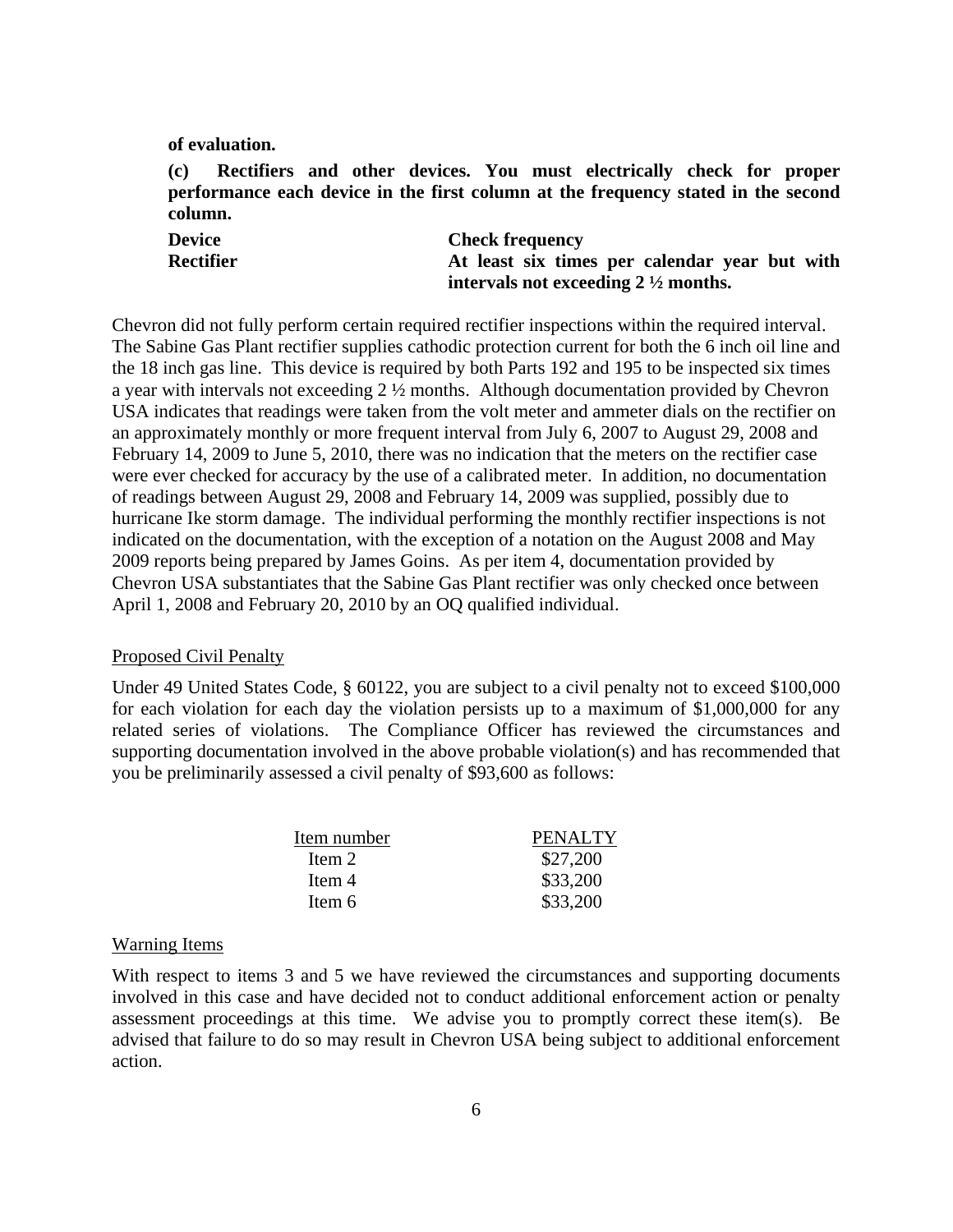## Proposed Compliance Order

With respect to item(s) 1, 2, and 4 pursuant to 49 United States Code § 60118, the Pipeline and Hazardous Materials Safety Administration proposes to issue a Compliance Order to Chevron USA. Please refer to the *Proposed Compliance Order*, which is enclosed and made a part of this Notice.

## Response to this Notice

Enclosed as part of this Notice is a document entitled *Response Options for Pipeline Operators in Compliance Proceedings*. Please refer to this document and note the response options. Be advised that all material you submit in response to this enforcement action is subject to being made publicly available. If you believe that any portion of your responsive material qualifies for confidential treatment under 5 U.S.C. 552(b), along with the complete original document you must provide a second copy of the document with the portions you believe qualify for confidential treatment redacted and an explanation of why you believe the redacted information qualifies for confidential treatment under 5 U.S.C. 552(b). If you do not respond within 30 days of receipt of this Notice, this constitutes a waiver of your right to contest the allegations in this Notice and authorizes the Associate Administrator for Pipeline Safety to find facts as alleged in this Notice without further notice to you and to issue a Final Order.

In your correspondence on this matter, please refer to **CPF 4-2011-9001** and for each document you submit, please provide a copy in electronic format whenever possible.

Sincerely,

R. M. Seeley Director, Southwest Region Pipeline and Hazardous Materials Safety Administration

Enclosures: *Proposed Compliance Order Response Options for Pipeline Operators in Compliance Proceedings*